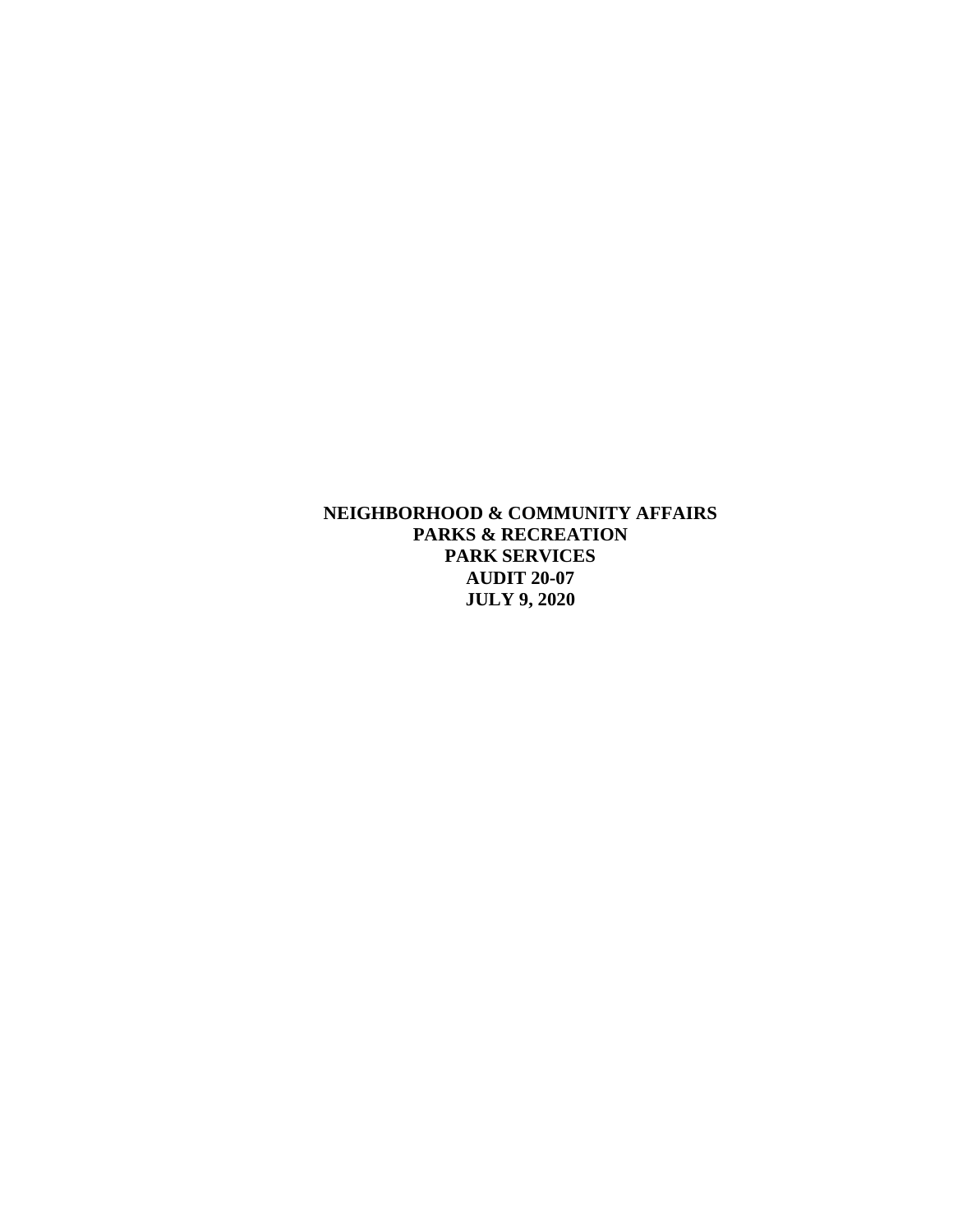# **CITY OF TAMPA**



**Jane Castor, Mayor**

**Internal Audit Department**

**Christine Glover, Internal Audit Director**

July 9, 2020

Honorable Jane Castor Mayor, City of Tampa 1 City Hall Plaza Tampa, Florida

RE: P&R – Park Services, Audit 20-07

Dear Mayor Castor:

Attached is the Internal Audit Department's report on P&R – Park Services.

We thank the management and staff of Parks and Recreation Department for their cooperation and assistance during this audit.

Sincerely,

/s/ Christine Glover

Christine Glover Internal Audit Director

cc: John Bennett, Chief of Staff Ocea Wynn, Administrator of Neighborhood and Community Affairs Jean Duncan, Administrator of Infrastructure & Mobility Dennis Rogero, Chief Financial Officer Sal Ruggiero, Deputy Administrator of Infrastructure Services Paul Dial, Director of Parks & Recreation Pete Brett, Director of Logistics & Asset Management Sherisha Hills, Manager of P&R Service Area

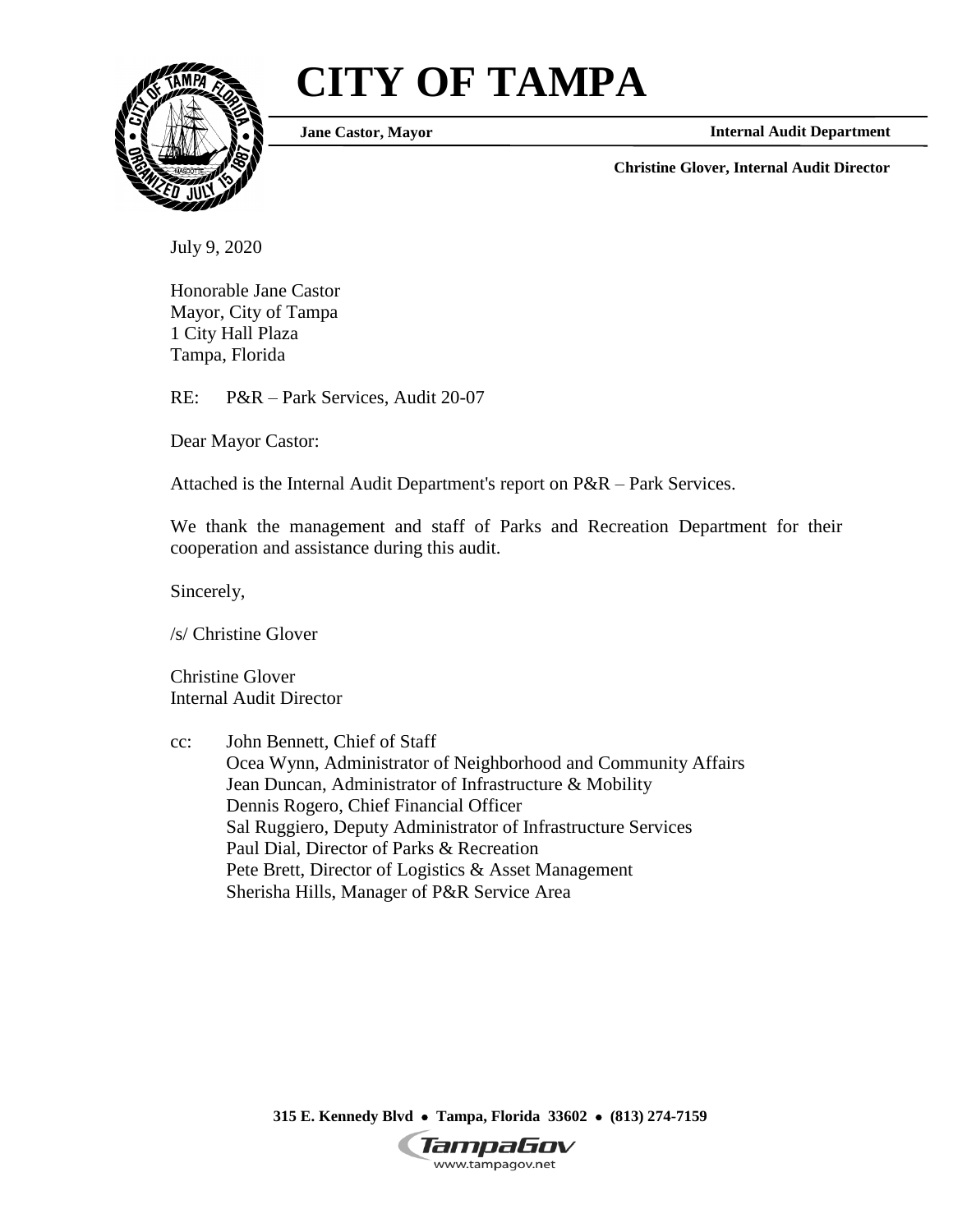# **NEIGHBORHOOD & COMMUNITY AFFAIRS PARKS & RECREATION PARK SERVICES AUDIT 20-07 JULY 9, 2020**

/s/ Stephen Mhere \_\_\_\_\_\_\_\_\_\_\_\_\_\_\_\_\_\_\_\_\_\_\_\_\_\_\_\_\_\_\_\_\_\_\_\_\_\_\_

Auditor

/s/ Christine Glover \_\_\_\_\_\_\_\_\_\_\_\_\_\_\_\_\_\_\_\_\_\_\_\_\_\_\_\_\_\_\_\_\_\_\_\_\_\_\_

Audit Director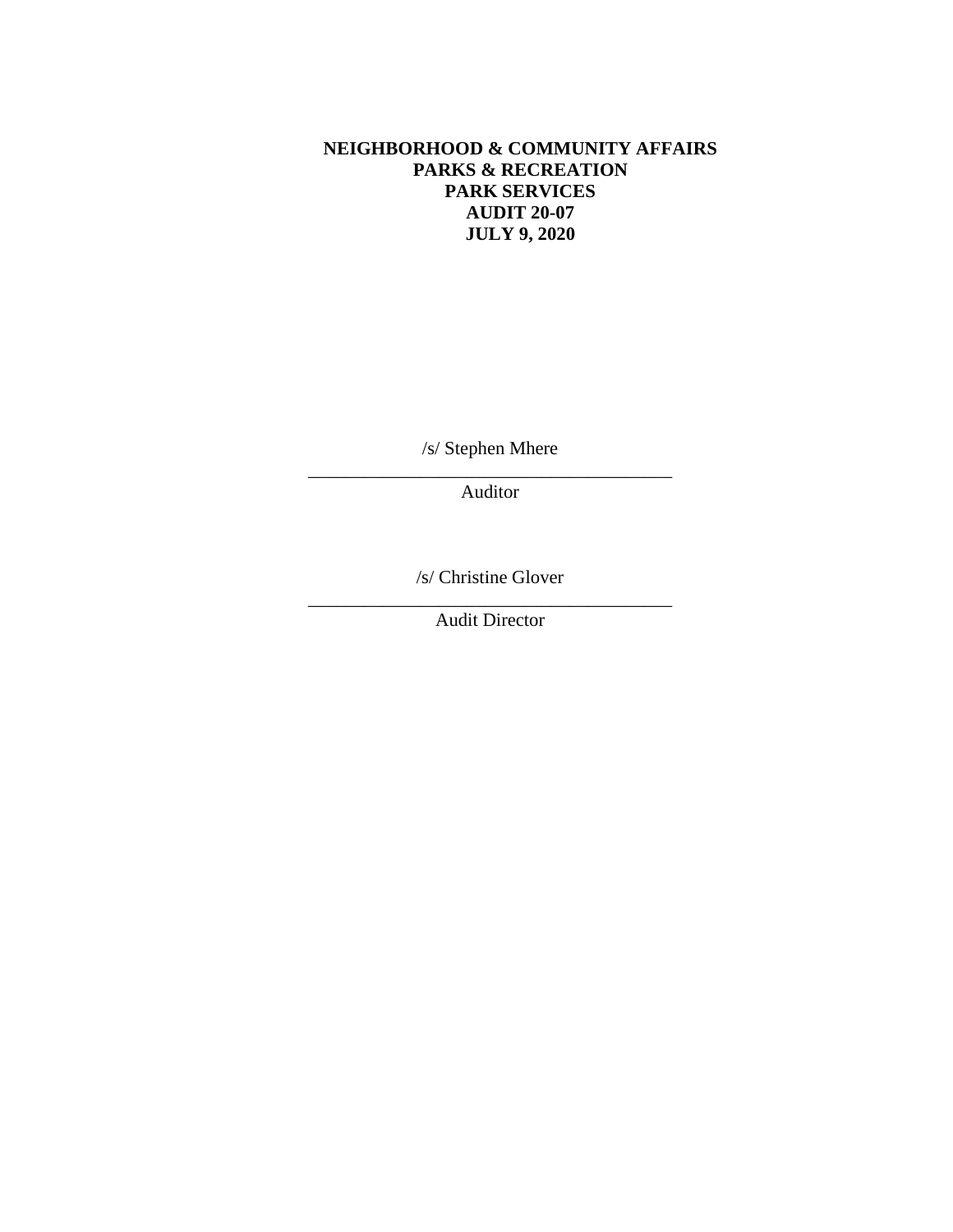#### **NEIGHBORHOOD & COMMUNITY AFFAIRS PARKS & RECREATION PARK SERVICES AUDIT 20-07**

#### **BACKGROUND**

Park Services is a division of the City of Tampa (City)'s Parks & Recreation (P&R) Department. Its primary purpose is to maintain City-operated parks, playgrounds, cemeteries, and some adjacent right-of-ways. Section 16-91 of the Tampa Municipal Code lists a total of 88 properties adopted by ordinance of the City Council as dedicated parks to be held by the City for the benefit of its citizens. Ninety other parks are currently not on the dedicated list.

Park Services (Division) has a staff complement of 78, among them automotive equipment operators, services attendants, landscape and irrigation specialists, an administrative support technician, an office support specialist, and security personnel. Employees work under the leadership of site coordinators and supervisors, who in turn report to the division manager. Park Services maintenance work includes general carpentry and painting, repairs of facilities and play equipment, and pressure washing. Other responsibilities include general grounds maintenance tasks like debris pickup, mowing, pruning, weeding, irrigation system repair, landscaping, and removal of graffiti.

#### **STATEMENT OF OBJECTIVES**

This audit was conducted in accordance with the Internal Audit Department's FY 2020 Audit Agenda. The objectives were to determine if the Division:

- 1. Has internal controls in place to provide reasonable assurance that City park and cemetery services are operational and available for the public's convenience.
- 2. Has implemented inventory controls to effectively track and account for small tools and equipment.
- 3. Is using efficient and effective means to manage its maintenance of parks and cemeteries.

#### **STATEMENT OF SCOPE**

The audit period covered is mostly FY 2019. It includes a brief review of work orders generated in prior years, going back to 2015, only to provide context relative to timeliness of work order processing. The audit also included all park maintenance work performed by division staff as well as building maintenance work performed by Logistics & Asset Management's Facilities Division (Facilities). Maintenance activities involving tree trimming/removal and related work were excluded because those activities were reviewed in Audit 19-13 (Forestry Division).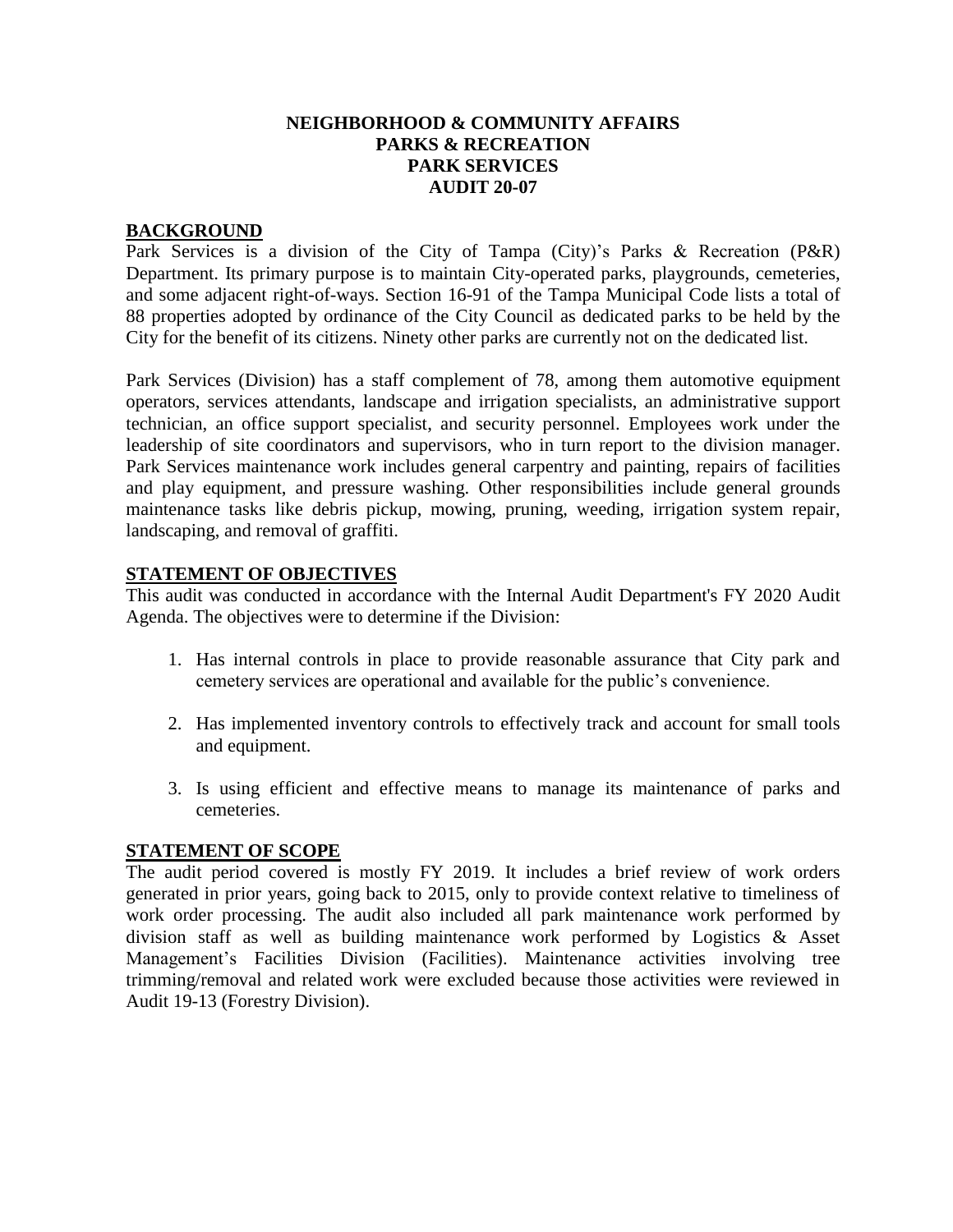# **STATEMENT OF METHODOLOGY**

To accomplish our objectives, we used the following methodology:

- We evaluated Park Services' internal controls related to its core activities. In that regard, we reviewed documentation of policies and procedures, its custodial practices and inventory management of small tools and equipment.
- We analyzed maintenance work orders generated and processed through the WebTMA application software.
- We interviewed management to understand its perspective on general operations and fraud.
- We obtained information from staff members in Park Services as well as Facilities and Revenue & Finance (R&F)'s Property Control Office about work order processing and inventory control standards.
- We toured and observed the physical security measures in place at four parks where Park Services keeps its small tools and equipment.

## **STATEMENT OF AUDITING STANDARDS**

We conducted this performance audit in accordance with generally accepted government auditing standards. Those standards require that we plan and perform the audit to obtain sufficient, appropriate evidence to provide a reasonable basis for our findings and conclusions based on our audit objectives. We believe that the evidence obtained provides a reasonable basis for our findings and conclusions based on our audit objectives.

## **AUDIT CONCLUSIONS**

Based upon our review, test work, and audit findings noted below, our conclusions are as follows:

- 1. Internal controls in place do provide reasonable assurance that City park and cemetery services are operational and available for the public's convenience.
- 2. The Division implemented inventory controls to track and account for small tools and equipment. However, the effectiveness of these controls can be improved.
- 3. The Division is not using efficient and effective means to manage its maintenance of parks and cemeteries.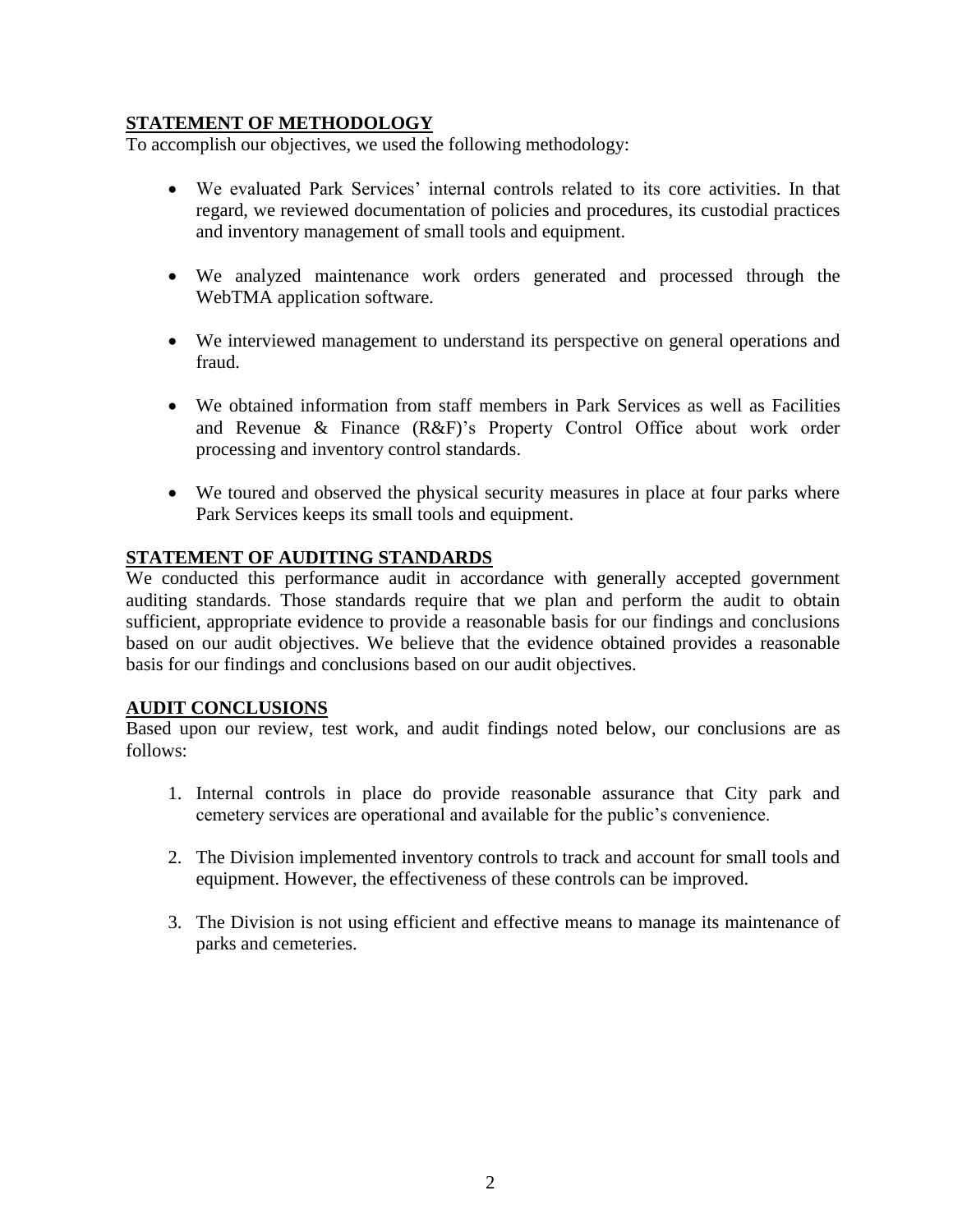#### **WORK ORDER MANAGEMENT**

STATEMENT OF CONDITION: Park Services' maintenance responsibilities are wide and varied, and include the repair of playgrounds and ball courts, affixing signage at all parks and cemeteries, repairing park buildings and fixtures, and minor tree trimming or removal from parks. The Division performs some of these responsibilities in-house. However, maintenance of buildings and tree-trimming or removal are performed by the City's Facilities Division and the Forestry Division, respectively.

Our review of Park Services' in-house maintenance activities found that the division uses regular Microsoft Outlook e-mails to manage work orders. These e-mails are the only records the division creates for the maintenance. We were unable to establish how many such e-mails were generated in FY 2019, but the Division estimates around 250 to 300.

We also found that some maintenance requests Park Services made to Facilities took at least six months to complete. The Division made 591 requests in FY 2019 and 36 of them had not been completed by the beginning of June 2020. Facilities reviewed the requests and found that 7 of the 36 are for unfunded capital projects and the remainder are on track to be completed over the next 6 months.

CRITERIA: Using appropriate work order systems is a best practice standard for maintenance management. Also, maintenance requests should be completed as quickly as possible.

CAUSE: The Division uses e-mails as work orders because it does not have a work order management system. Some requests are not completed expeditiously because Facilities does the maintenance and deals with competing priorities as it also attends to requests citywide.

EFFECT OF CONDITION: The use of e-mails to manage work orders deprives management of the ability to efficiently and effectively manage maintenance activities. Also, delaying completion of maintenance requests not only inconveniences the public but could also pose a safety risk.

RECOMMENDATION 1: We recommend Park Services consider:

- a) Using an appropriate work order software system in lieu of the e-mail work order process. This could be achieved by adopting a new system, acquiring one already in existence, or implementing one based on Microsoft Excel.
- b) Working with Facilities to establish protocols that prioritize maintenance requests. This could be done through a memorandum of understanding, service level agreement, or something similar.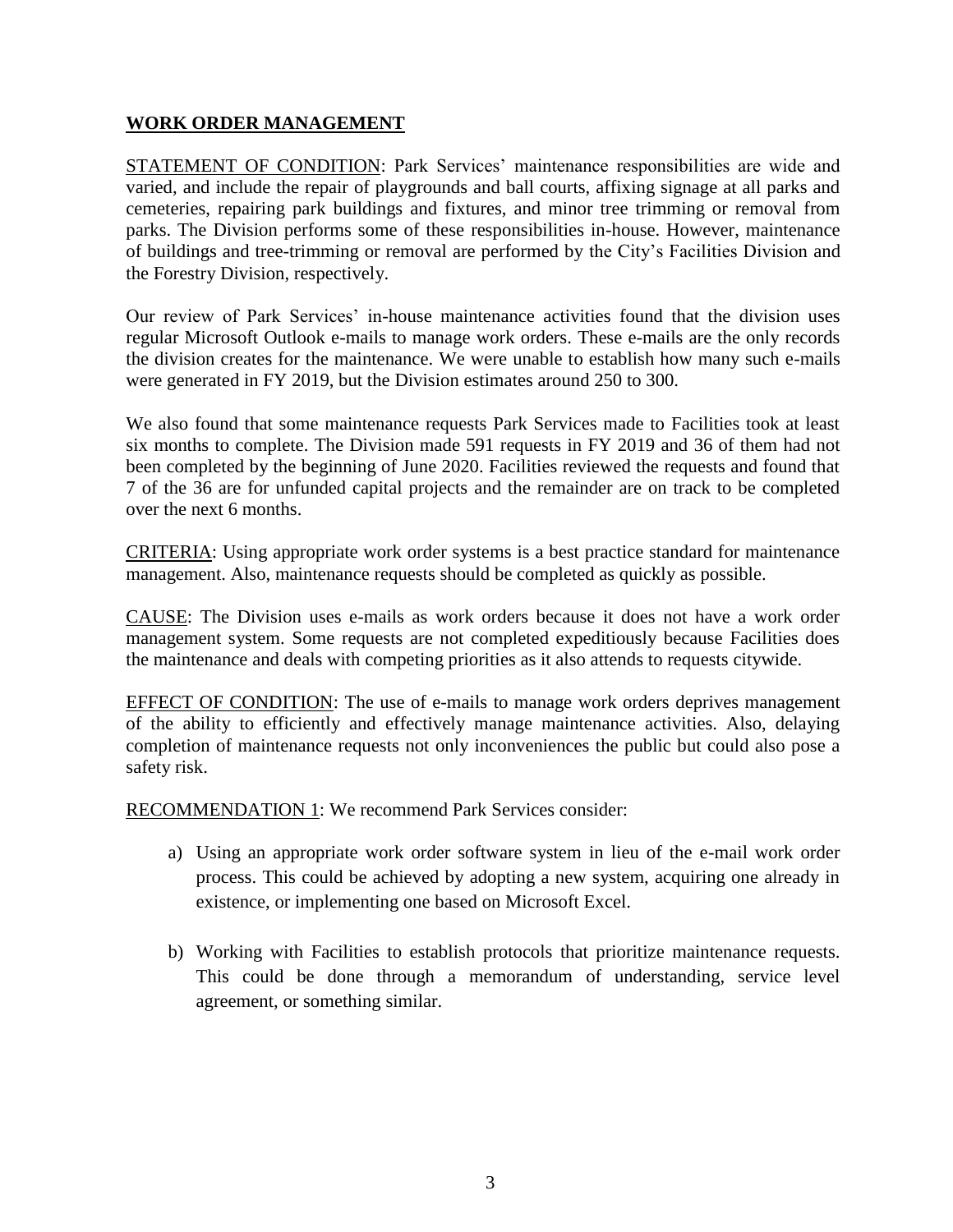PARK SERVICES MANAGEMENT RESPONSE: Parks & Recreation agrees with the recommendation.

On multiple occasions, the Department has previously attempted to purchase a work order management system through the Budget Change process but has not been successful. For FY21, we have submitted a Budget Change to purchase a work management system. Until it is determined if this will be approved, the Parks Division will create an Excel spreadsheet to track internal work requests that are submitted.

TARGET IMPLEMENTATION DATE: The Parks Services Division will implement this system by July 1, 2020. Internal documentation will be kept on file per the City of Tampa record retention policy.

FACILITIES MANAGEMENT RESPONSE: Facilities is currently drafting a work matrix document that identifies the type of repair and maintenance each department is responsible for, and will describe request cost ceilings that trigger capital project funding. A draft will be completed in 30 days for review and comment. Once a consensus is met, a final memo of understanding will be drafted for department signatures.

TARGET IMPLEMENTATION DATE: January 1, 2021.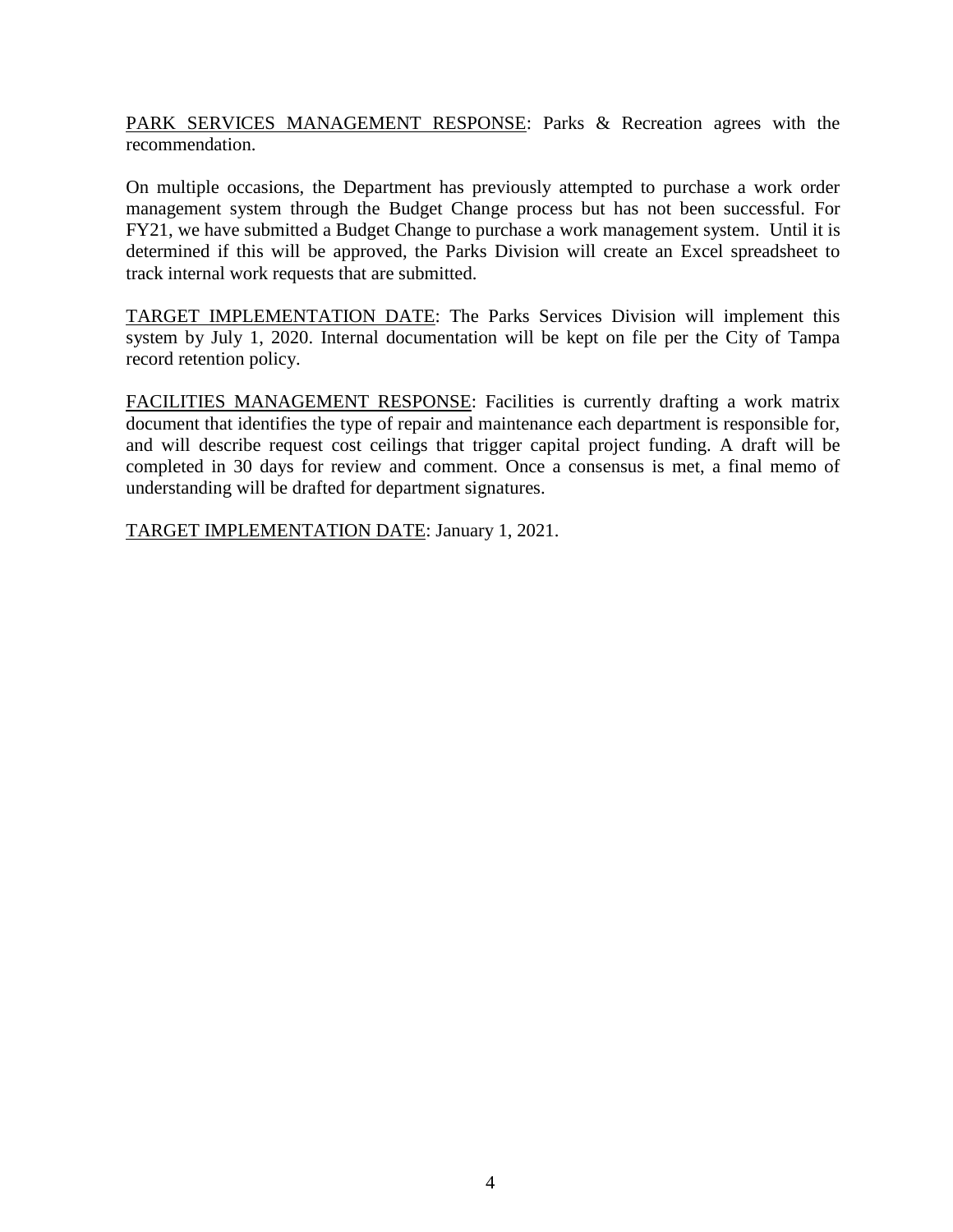# **INVENTORY CONTROL OF SMALL ITEMS**

STATEMENT OF CONDITION: Park Services utilizes a wide variety of tools and equipment to carry out its responsibilities, including vehicles, lawn mowers, hedge trimmers, leaf blowers, pressure washers, and similar items. Some of these tools and equipment are treated as fixed assets, and are valued at  $$1,000<sup>1</sup>$  or more and have an expected useful life of more than a year. The Division assumes responsibility for inventory management of all tools and equipment. However, R&F's Property Control Office oversees the maintenance of accounting records related to fixed assets. Also, when Park Services determines that a fixed asset is of no further service to it, the Division coordinates with the Purchasing Department for proper disposition of the asset. Inventory control of small items (tools/equipment valued at less than \$5,000), including acquisition, safeguarding, transfer, and disposition, is the sole responsibility of Park **Services** 

We reviewed Park Services' small item inventory records and found that some items – among them pressure washers, blowers, and mowers – were either missing, transferred, or deadlined. The documentation created to record the status of these items is not consistent with City standards for effective tracking of inventory transfer or disposition as set by R&F's Property Control Office.

CRITERIA: According to R&F's Physical Inventory Policy and Procedures, City departments and/or divisions are responsible for safeguarding, as well as preparing appropriate inventory documentation of, all property assigned to them. Also, Ordinance Section 2-46 requires all City departments and divisions to create and maintain adequate policies and procedures relating to their activities.

CAUSE: Park Services does not have its own internal documentation to track the movement of small items.

EFFECT OF CONDITION: Failure to effectively track small items inventory puts the division at a high risk of property theft, loss, misplacement, or misappropriation.

RECOMMENDATION 2: In order to more effectively manage inventory, we recommend Park Services revise its internal policy on *Safeguarding and Control of City-owned Property without Asset Numbers* and include the use of inventory documentation appropriate for recording the acquisition, replacement, transfer, or disposition/deadlining of small items.

MANAGEMENT RESPONSE: Upon reviewing the recommendation, the Department of Parks & Recreation agrees that our current policy on Safeguarding and Control of City-owned Property without Asset Numbers should include appropriate documentation for recording. Therefore, in an effort to mitigate and to effectively manage the inventory of small items, the Park Services Division will implement an Equipment Move Tracking Form to notify Property Control when tracking the status of small items. This form will be used when City of Tampa equipment is moved from one employee, site or division to another, or when turning the equipment in permanently to the Purchasing Department. This process will be used for all equipment that is valued under \$5,000.

 $\overline{a}$ 

<sup>&</sup>lt;sup>1</sup> The threshold value of an asset was increased from \$1,000 to \$5,000 effective October 1, 2019.